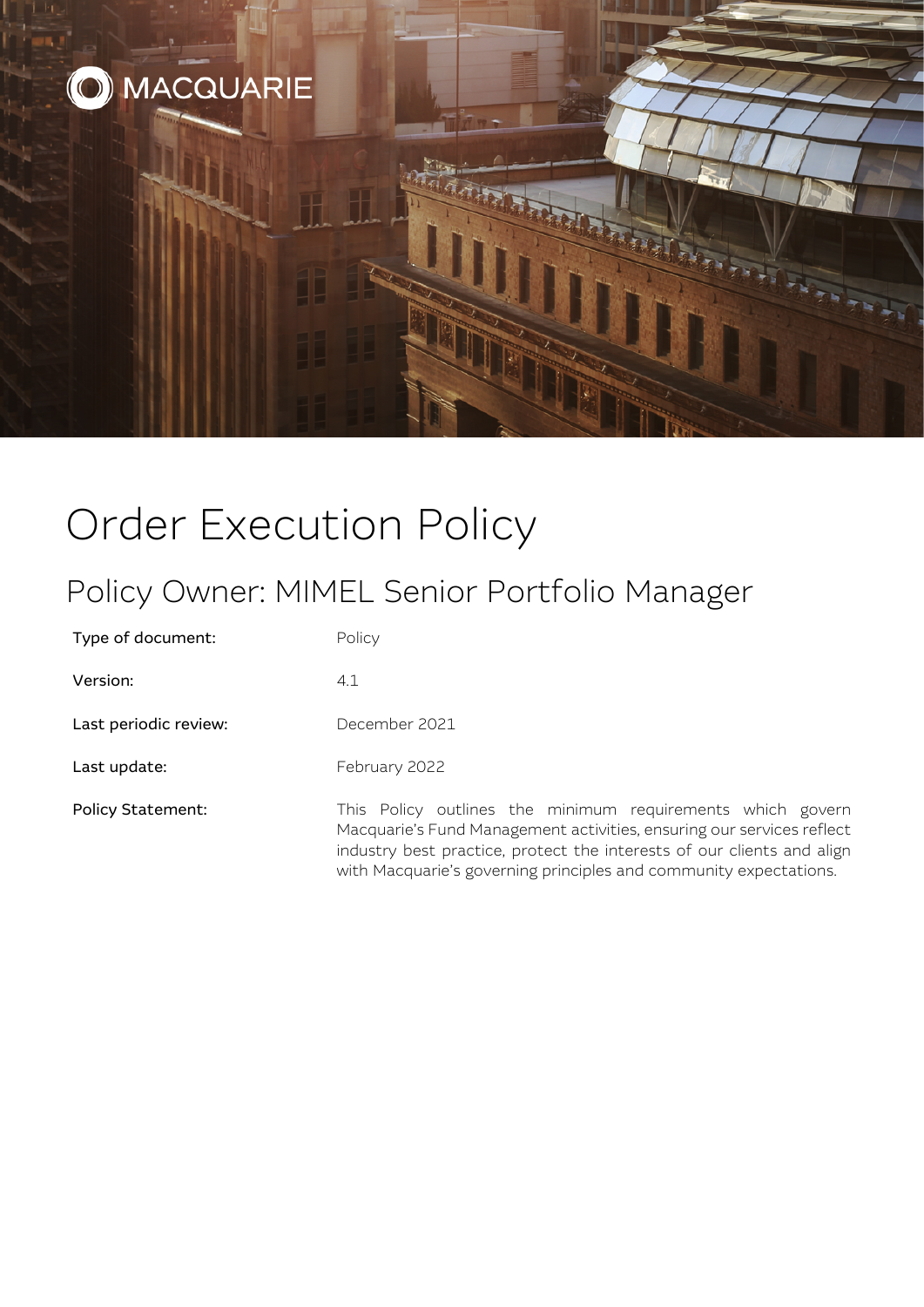# 1. Scope and Application of this **Policy**

This Policy is provided to you as a professional client. Macquarie does not have permission to act for retail clients and this Policy is therefore not directed at or intended for such persons. If and to the extent we at any time carry on business other than portfolio management and advisory business with you, then we may classify you for that business as an eligible counterparty client. Eligible counterparty clients are not entitled to best execution under the FCA rules.

"Macquarie" for the purposes of the Policy means:

- Macquarie Asset Management Public Investments ("MAM Public Investments"), the operating division within Macquarie Asset Management, operating from:
	- o Macquarie Investment Management Europe Limited.

This Policy summarises the approach adopted by Macquarie, to ensure that it complies with its obligation to:

- 1. act in the best interests of its clients when placing orders with brokers and other entities for execution that result from decisions by Macquarie to deal on behalf of its clients in financial instruments; and
- 2. take all sufficient steps to achieve the best possible result for its clients when directly executing orders with or on an execution venue<sup>[1](#page-1-0)</sup> on behalf of its clients.

This Policy sets out:

- The critical factors affecting the approach to client order execution and the weighting methods applied to such factors;
- The execution venues and brokers that Macquarie generally intends to use to enable it to obtain, on a consistent basis, the best possible result for the execution of client orders; and
- An overview of the procedures adopted by Macquarie to monitor its execution arrangements and this Policy.

It should be noted that financial instruments for the purposes of this Policy do not include certain transactions, including spot foreign exchange and spot commodity transactions, loans and deposits and certain commodity derivatives. However, forward FX is included in this Policy.

Macquarie places orders and executes transactions under this Policy in the following asset classes. Further information about the brokers and execution venues used is available on <https://www.macquarie.com/uk/about/disclosures/uk-and-eu-disclosures>

<span id="page-1-0"></span> $1$  In this Policy, "execution venue" means where Macquarie executes an order directly with a counterparty or on an exchange or other trading system (for example, by dealing directly with a market maker on a "request for quote" basis or by accessing an exchange directly using a direct market access (DMA) system), the counterparty, exchange or trading system with whom Macquarie chooses to execute such a transaction. 'Execution venue' includes a regulated market, an MTF, an OTF, a systematic internaliser, or a market maker or other liquidity provider or an entity that performs a similar function in a third country to the function performed by any of the foregoing.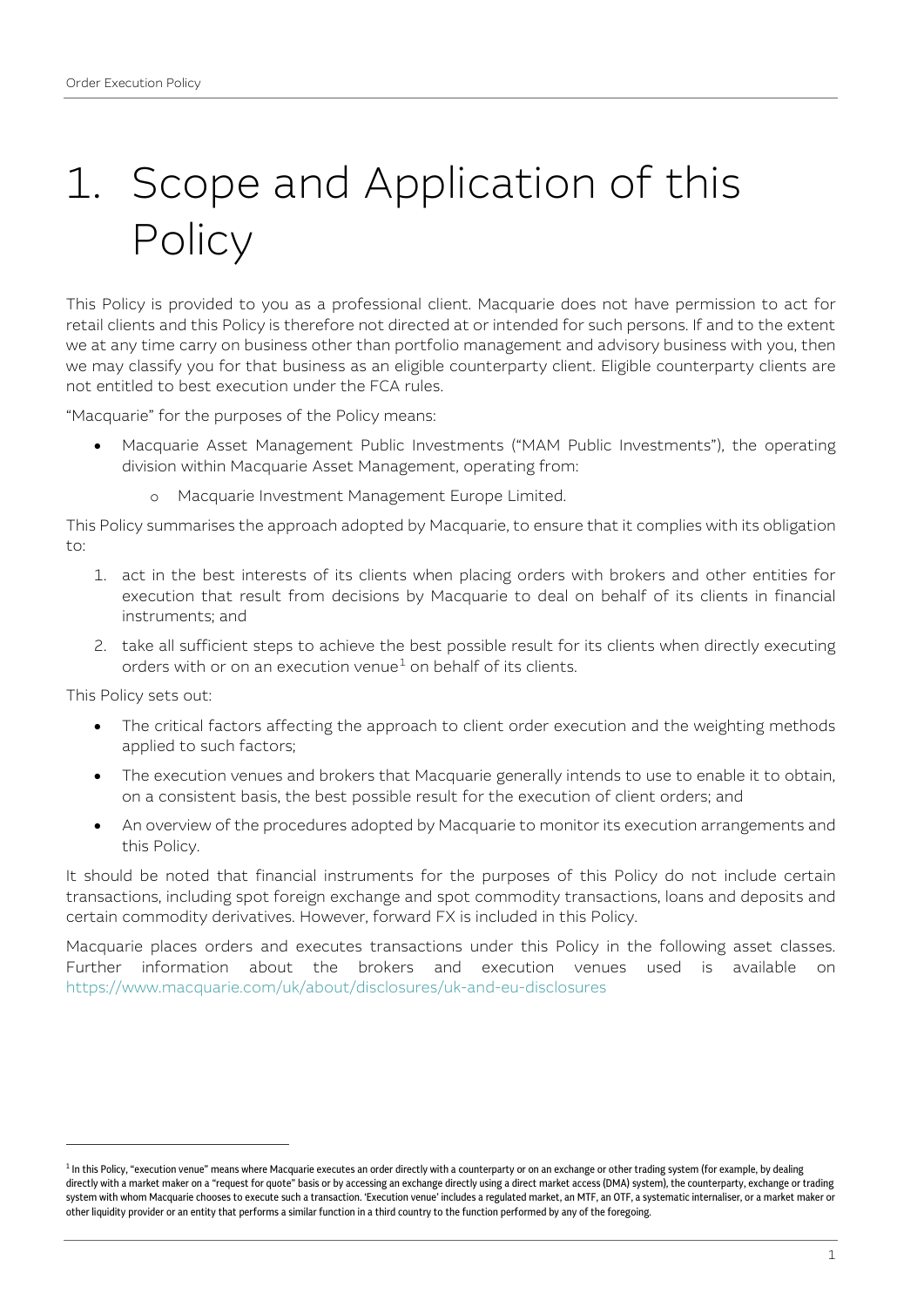| MiFID II Asset Class <sup>2</sup> and Sub Class Where Relevant | Relevant to this policy? |
|----------------------------------------------------------------|--------------------------|
| Debt Instruments                                               |                          |
| <b>Bonds</b>                                                   | Yes                      |
| Money market instruments                                       | Yes                      |
| <b>Interest Rate Derivatives</b>                               |                          |
| Futures and options admitted to trading on a trading venues    | Yes                      |
| Swaps, forwards, and other interest rates derivatives          | Yes                      |
| <b>Credit Derivatives</b>                                      |                          |
| Futures and options admitted to trading on a trading venue     | Yes                      |
| Other credit derivatives                                       | Yes                      |
| <b>Currency Derivatives</b>                                    |                          |
| Futures and options admitted to trading on a trading venue     | Yes                      |
| Swaps, forwards, and other currency derivatives                | Yes                      |
| Equity                                                         |                          |
| Shares & Depositary Receipts                                   | Yes                      |

# 2. Application

This Policy provides a framework for ensuring that Macquarie achieves the best possible result for its clients, when placing and executing orders on their behalf. This obligation applies whenever Macquarie owes you contractual or agency obligations. When we are conducting portfolio management and advisory business with you, we will usually owe you contractual or agency obligations.

<span id="page-2-0"></span><sup>&</sup>lt;sup>2</sup> These asset classes correspond to asset classes as defined for the purposes of reporting on the exe cution venues used as required under MiFID II Commission Delegated Regulation (EU) 2017/576.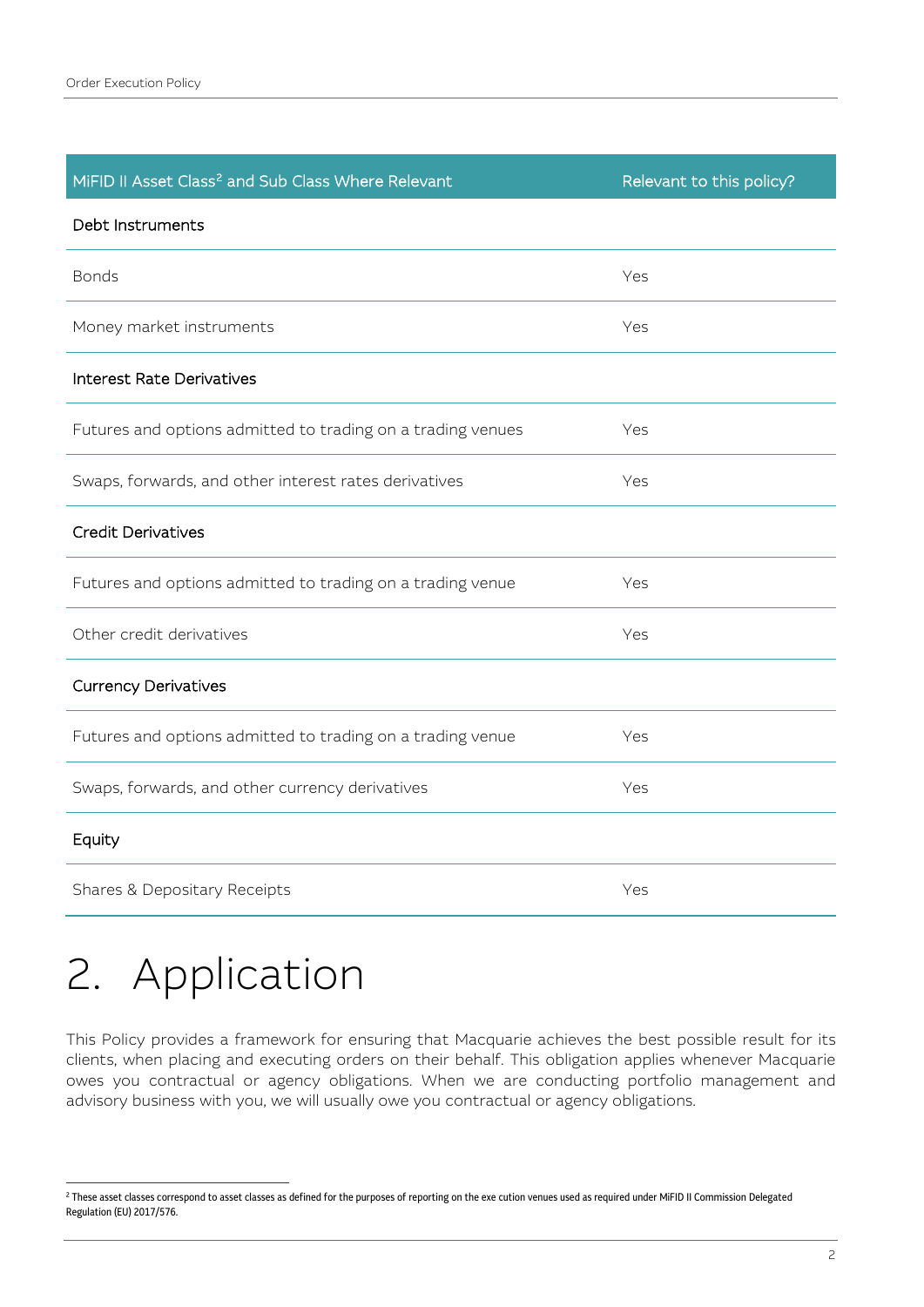This Policy is required by the FCA rules, which implement MiFID  $II^3$  $II^3$ . It should be noted that complying with best execution does not mean that we must or can obtain the best possible results on every transaction but does require us to verify on an on-going basis that these execution arrangements work well throughout the different stages of the order execution process.

# 3. Obligations Under the Policy

All Macquarie employees who are responsible for placing orders with brokers for execution by those brokers and/or for directly executing transactions on behalf of clients must ensure that any such activities are conducted in accordance with the requirements and guidance set out in this Policy.

Whenever Macquarie acts as Portfolio Manager, it will:

- act in accordance with the best interests of the clients when placing orders with brokers for execution that result from decisions by it to deal in financial instruments on behalf of such clients; and
- take all sufficient steps to obtain the best possible result for the clients, when directly executing orders with or on an execution venue on behalf of such clients.

## 3.1 Best Execution Factors

Specifically, Macquarie will take into account a range of different execution factors in deciding how to place an order for execution. These include:

- price;
- the cost of execution;
- the need for timely execution;
- the execution venue;
- the likelihood of executing and settling the order (including the fill rate);
- the size of the order:
- the nature of the financial instrument including whether it is executed on a regulated market, multi-lateral trading facility (MTF), Organised Trading Facility (OTF) or over-the-counter (OTC);
- the market impact of the order;
- liquidity; and
- any other factors that may be relevant to the execution of the order.

Where Macquarie aggregates orders of different clients, such aggregation will occur fairly and proportionately, in accordance with its Policy on order handling, execution and allocation.

Generally, the highest priority is placed on price. From time to time, Macquarie may also prioritise other factors such as the impact on market prices of displaying and executing the order and the availability of price improvement, or the speed and likelihood of execution and settlement.

<span id="page-3-0"></span><sup>3</sup> This is the Markets in Financial Instruments (MiFID II) - Directive 2014/65/EU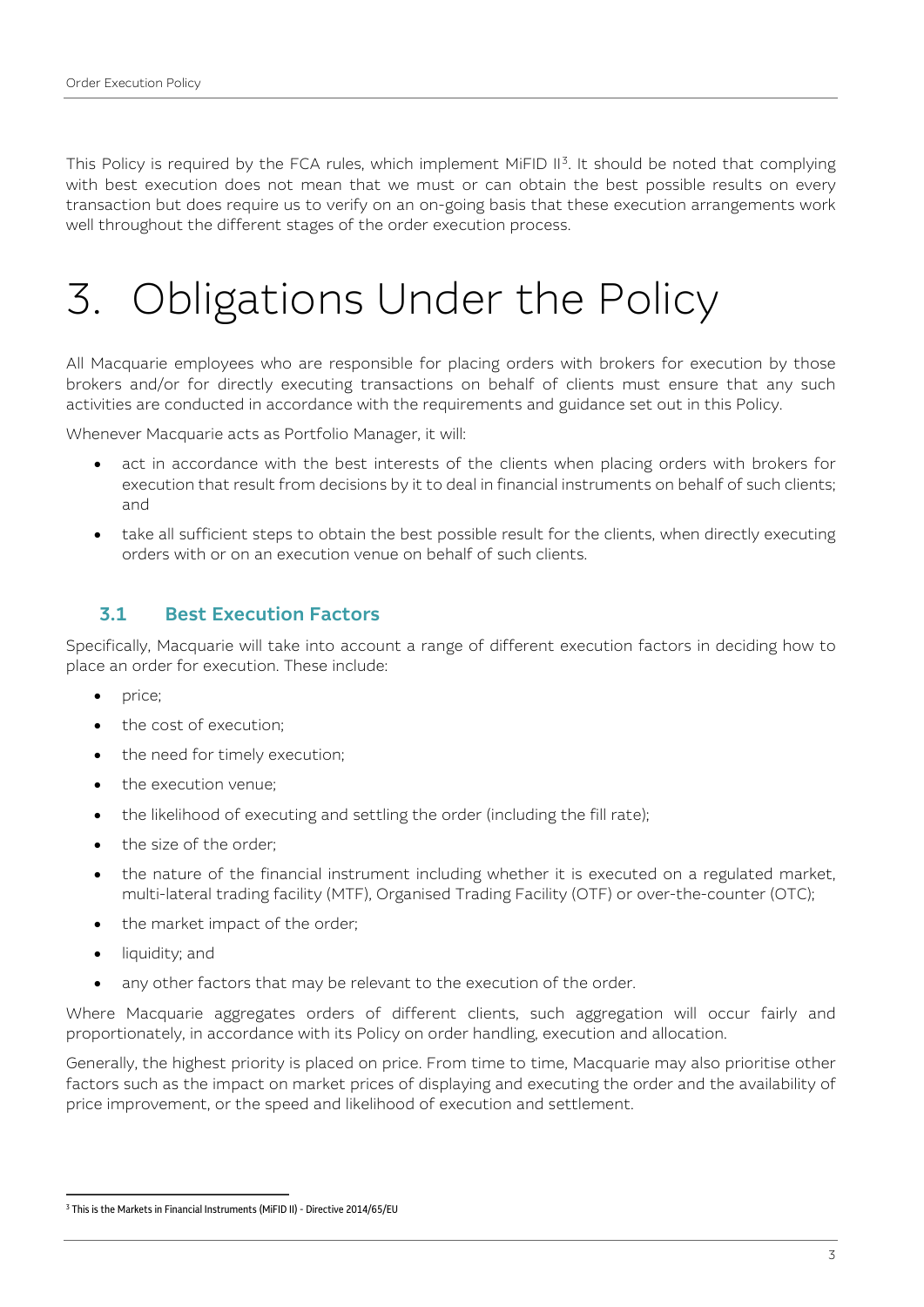There may also be occasions where Macquarie prioritises other factors including the nature of the order, the characteristics of the financial instruments that are subject to that order and the characteristics of the venue to which that order can be directed. In particular, Macquarie may prioritise other factors:

- where there is insufficient liquidity available on a particular execution venue which prevents Macquarie from executing the order in full;
- where other circumstances exist such that obtaining the best immediately available price may not provide the best possible result for the client.

## 3.2 Best Execution Criteria

Macquarie will determine the relative importance of the above factors by reference to the following execution criteria:

- the characteristics of the client including the categorisation of the client as professional client;
- the characteristics of the client order:
- the characteristics of financial instruments that are the subject of that order; and
- the characteristics of the execution venues and brokers to which that order can be directed.

## 3.3 Client notification/consent requirements

Macquarie has an obligation to provide clients with appropriate information on this Policy. In order to comply with this obligation, Macquarie will provide clients with access to the Policy which will be published on its website.

To the extent that Macquarie makes any material changes to this Policy (whether pursuant to the review process or otherwise), it is obliged to notify the changes to clients.

## 3.4 Dealing Outside Trading Venues

To the extent that Macquarie executes transactions on behalf of clients in financial instruments that are admitted to trading on a trading venue (i.e., a regulated market, MTF or OTF), but executes those transactions outside of a trading venue, it must obtain consent from its clients to this. Clients are requested to consent to this as part of Macquarie's terms of business which are provided to clients at the time of on -boarding. Subject to the mandatory obligation (for listed shares and certain derivatives under MiFID II), Macquarie may execute trades outside a trading venue. If we do this, then you should be aware of the potential consequences. There may be greater counterparty/credit risk when executing OTC because you will not be taking the credit risk on an intermediary such as a central clearing firm. It may be more difficult for you to obtain accurate pricing information because OTC trades may be negotiated and priced individually and there is no central source for obtaining price information from competing dealers.

# 4. Execution Venues and Brokers

## 4.1 Selection of Execution Venues and Brokers

Appendix 1 of this Policy includes details of execution venues and brokers which Macquarie accesses in respect of each class of financial instruments when executing and placing orders. Macquarie considers that participation in these execution venues and engagement of these brokers will enable it to obtain on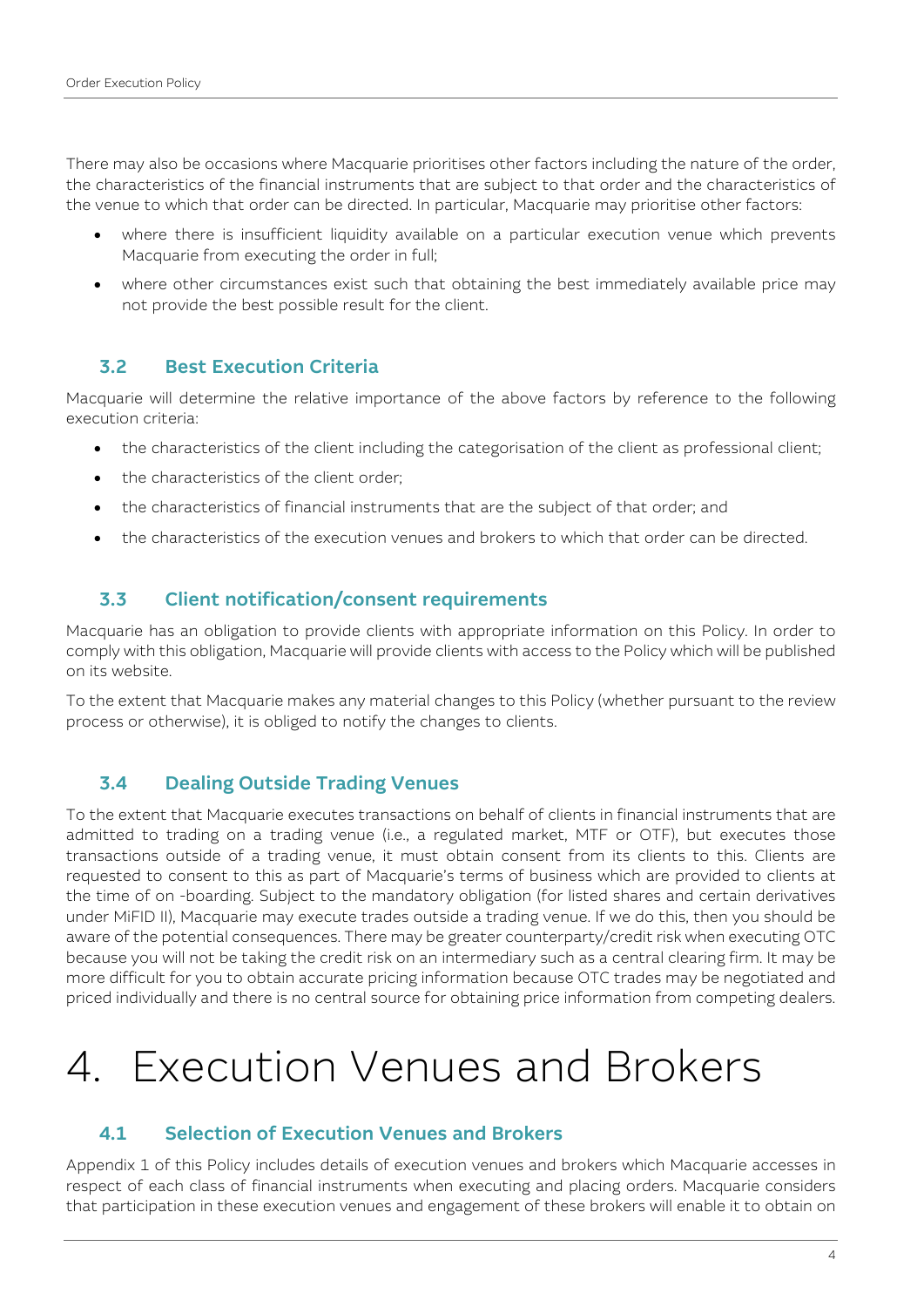a consistent basis the best possible result for clients in the execution and placing of orders. The execution venues and brokers identified must have execution arrangements that will enable Macquarie to comply with this Policy and its obligations in relation to best execution.

Subject to applicable local laws and regulations, Macquarie may seek to execute all or part of an order by netting/crossing it 'internally' with a matching order for another client if Macquarie believes that it can trade to the advantage of (or at no disadvantage to) both clients.

Otherwise, execution venues on which Macquarie places orders may include:

- **EEA Regulated Markets:**
- EEA MTFs;
- FFA OTFs:
- Systematic internalisers (principal traders and market makers);
- Electronic Communication Networks (ECNs); and
- Other liquidity providers (which includes non EEA entities that perform a similar function to the other execution venues listed above).

It should be noted that Macquarie may use one or more trading methods or brokers / execution venues to fill one order; and when applicable, Macquarie seeks to mitigate counterparty credit risk by transacting with counterparties approved as execution venues and brokers. When Macquarie does internal netting or crossing transactions, the transaction is executed at the mid-point of the prevailing bid-offer spread (as determined at the time of the closing of the market relevant to that order).

Macquarie does not receive any benefits from execution venues.

## 4.2 Execution Venue Selection Process

In choosing execution venues Macquarie may take into account the following qualitative factors (amongst others):

- Depth of liquidity of the relevant market;
- Relative volatility on the market;
- Speed of execution and settlement
- Costs of execution and settlement
- Volume and frequency of trading
- Resilience
- The creditworthiness of the counterparties on the venue or the central counterparty
- Liquidity analysis
- Market share
- Breadth of market coverage

Macquarie will determine the relative importance of the above factors based on the particular order or transaction. Cost and speed of execution will usually rank highest as factors but other factors may rank more highly in specific scenarios.

Taking the above factors into account Macquarie selects execution venues based on available data, including the quarterly execution data that the execution venues are required to publish for relevant market segments in accordance with MiFID II. Macquarie's process will also take into account the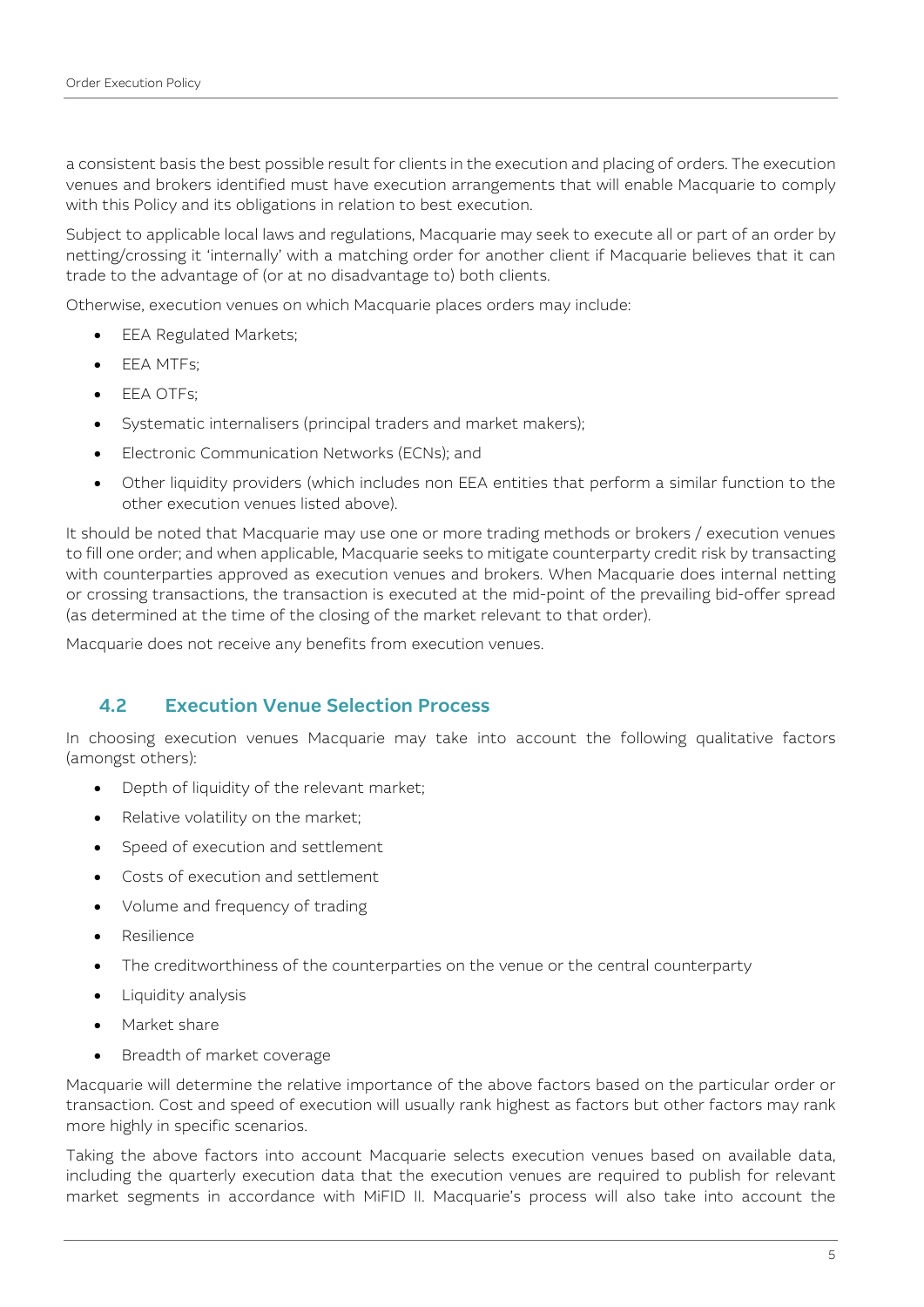execution strategies that Macquarie finds necessary to employ, for example: at market orders, block orders and good to cancel orders.

Macquarie conducts an ongoing analysis of the quality of execution obtained by our specified execution venues to verify that the best possible results have been obtained for clients.

In relation to some asset classes as disclosed in the details of our brokers, Macquarie may choose to utilise either affiliated or non-affiliated brokers to assist in the execution of client trades and shall seek to mitigate any conflicts of interest where Macquarie executes with affiliates.

## 4.3 Broker Approval Process

Macquarie has a process for the selection of brokers, with whom it places orders on behalf of clients. The specific qualitative criteria to add a new broker relationship varies based on the asset class to be traded. Macquarie has taken care to select those brokers that, in its view, consistently provide a high-quality execution service in relation to that asset class. The overall approval process is in principle applied in the same manner across all asset classes.

The on-boarding process of adding a new broker includes screening the entity from an anti -money laundering (AML) and know-your-client (KYC) perspective.

Additionally, at the on-boarding stage of a new broker, the broker goes through an evaluation process. The criteria to add a broker are generally based on evaluation of a number of quantitative and qualitative factors that may be reflective of Macquarie's perception of the brokers and may include (as applicable), but are not limited to:

- Quality of execution and service, both historical and current;
- The cost of trading with the particular broker;
- Access to markets, to alternative markets, and trading venues;
- Promptness/speed/latency of execution;
- Credit-worthiness and risk profile;
- Clearance and settlement efficiency and capabilities;
- Competitiveness of commission rates or spreads provided;
- Financial strength; and
- Reputation.

Macquarie shall determine the relative importance of the above factors based on the particular order or transaction. Cost and speed of execution will usually rank highest as factors but other factors may rank more highly in specific scenarios.

Where Macquarie places an order with a broker for execution by that broker, Macquarie is not responsible for controlling or influencing the arrangements made by the broker relating to the execution of that order (e.g., Macquarie does not control the broker's choice of execution venues, such as exchanges, multilateral trading facilities or internal dealing facilities). Macquarie is not required to duplicate the efforts of the broker to whom an order is passed in ensuring the best possible result. Macquarie's obligations are, therefore, to ensure that the brokers listed in this Policy are the ones who will assist it to comply with its best execution obligations (by delivering the best possible result) and that orders are passed to those brokers in accordance with the Policy.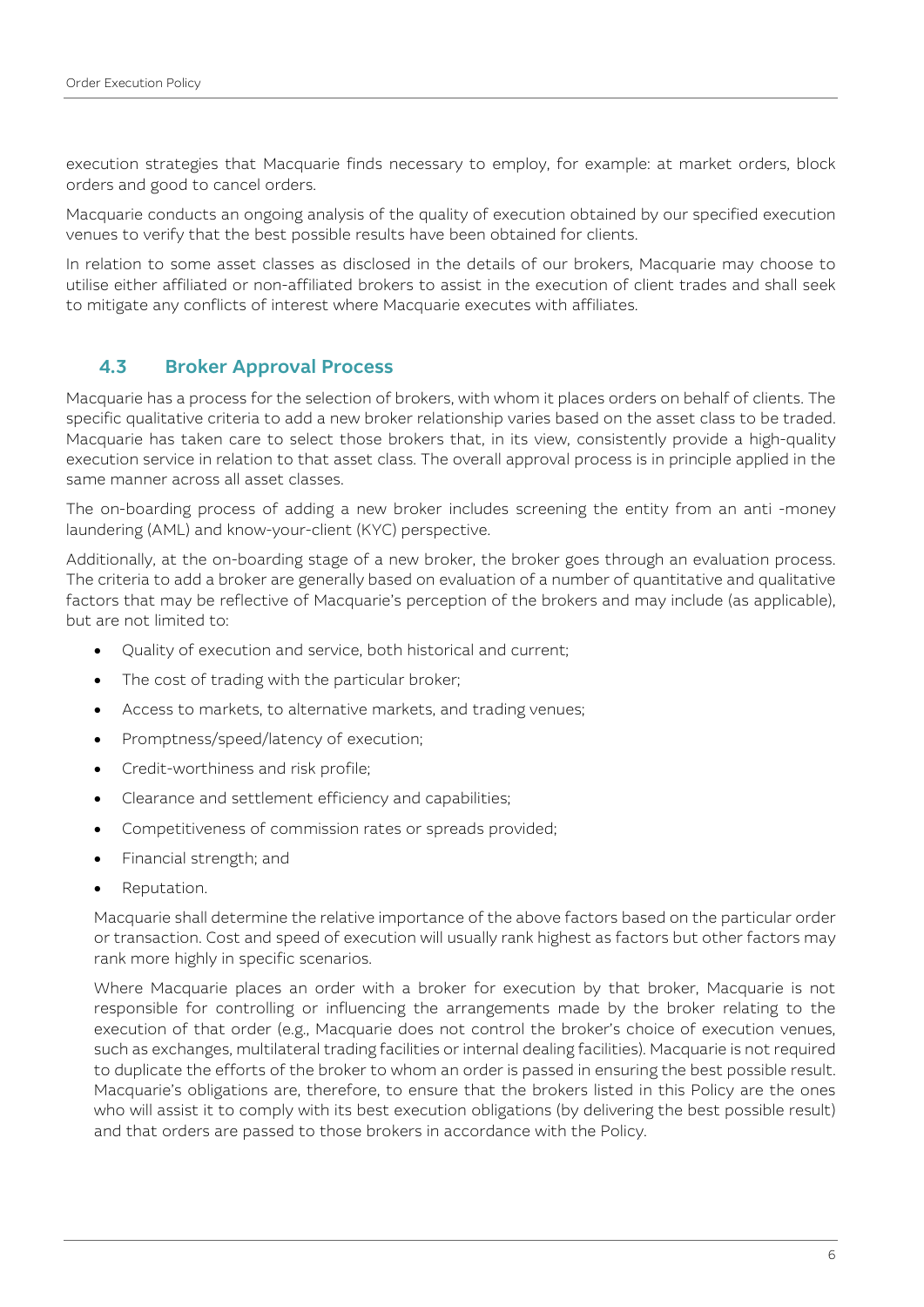#### Executing/Placing Orders with Execution Venues/Brokers that are not listed in Appendix 1

Macquarie employees must not directly execute decisions to deal with an execution venue or place orders with a broker that is not referenced in respect of the relevant asset class in Appendix 1 Policy, unless there are exceptional circumstances. Exceptional circumstances might include where Macquarie wishes to trade in an unusual financial instrument that cannot be executed with or by one of the execution venues or brokers already listed (either at all or in a manner that would be likely to achieve the best possible result for the client). Any execution of a transaction with an execution venue or placing of an order with a broker that falls outside the list of execution venues and brokers for that asset class must be pre-approved by MAM Public Investments Investment Risk Management.

#### Annual execution venue and broker information

In addition to the information contained in this Policy, Macquarie will summarise and make public annually, for each class of financial instrument identified in the Policy, the top five execution venues where Macquarie executes orders and the top five brokers to whom Macquarie transmits orders for execution, in terms of trading volumes, in the preceding year. This will include information on the quality of execution obtained. This information will be published on our website [www.macquarie.com](http://www.macquarie.com/) by April 30 each year.

#### Information available on request

If you require further information about Macquarie's Policy and arrangements for best execution and how they are reviewed please contact us. Macquarie is pleased to answer reasonable and proportionate requests from its clients at any time.

# 5. Monitoring, Policy Review and Updates

## 5.1 Monitoring

Macquarie must monitor on a regular basis the effectiveness of its order execution arrangements and this Policy to identify and, where appropriate, implement any enhancements. Macquarie will assess, on a regular basis, whether the execution venues included in the Policy and the entities to whom Macquarie transmits orders for execution provide for the best possible result for the client or whether Macquarie needs to make changes to its execution arrangements.

MAM Public Investments monitors the execution provided by the brokers to ensure it is meeting its best execution requirements, that it obtains the best possible result for its clients and that it is aware of any need to makes changes to its execution arrangements.

The process of monitoring best execution varies by instrument type based on, among other considerations, reasonably available relevant information used to monitor execution and competing venues or brokers and the perceived benefits of potential monitoring activities. Checks will be carried out prior to execution and after execution to identify circumstances under which changes in this Policy are required. Pre execution monitoring includes ensuring that policies take into account new products. We also monitor the fairness of our pricing by checking external market data.

MAM Public Investments Investment Risk Management, in conjunction with the front office, monitor for best execution by aiming to identify any evidence of poor execution on a sample basis. This is accomplished by utilising historical trade data stored in internal systems, as well as pricing data available from third party platforms, to evaluate trade execution with respect to certain fixed income security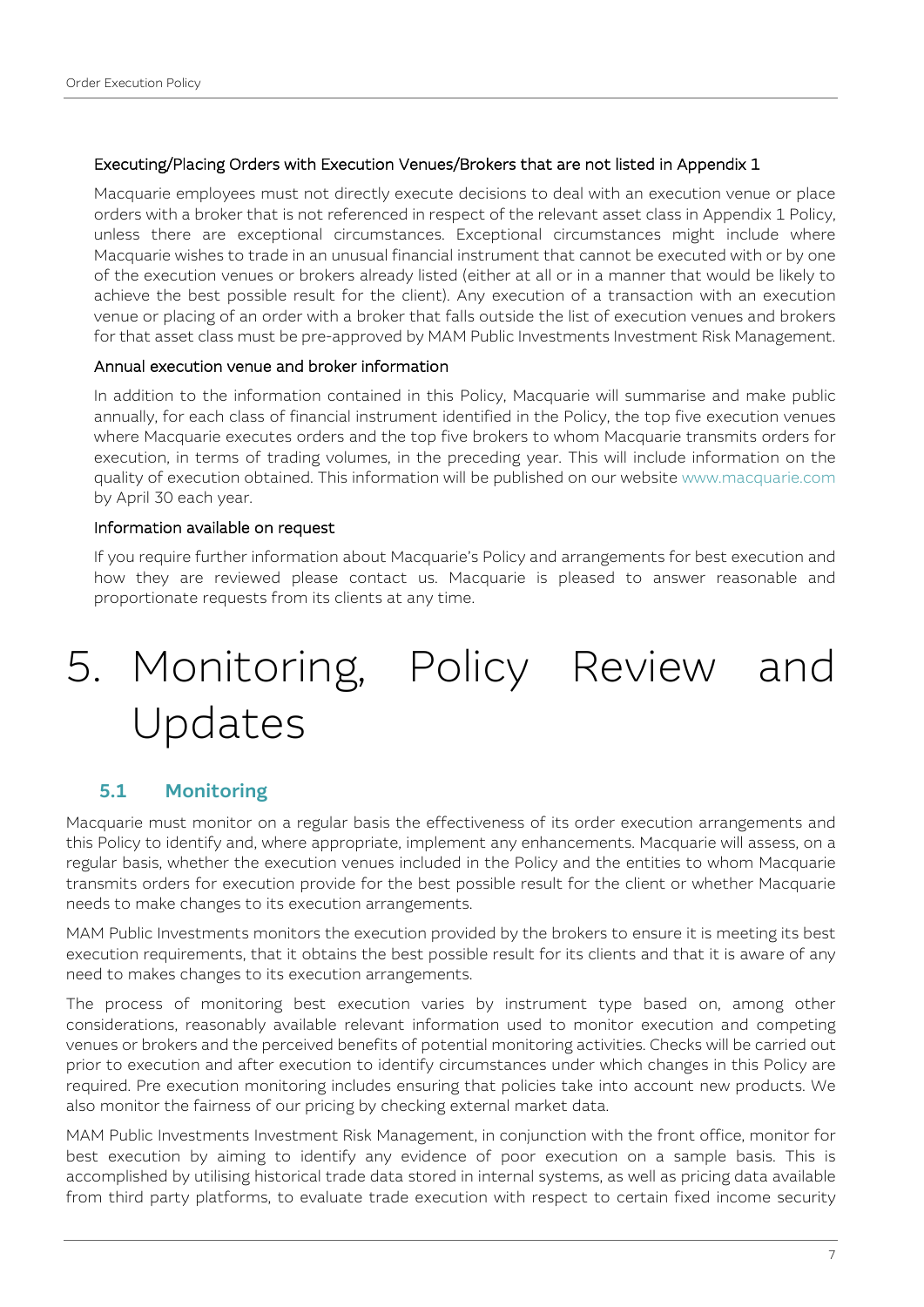types and foreign currency exchange, where market data is reasonably available. For transactions where price was the most important execution factor, this will involve a review of executed prices against prices that were available at the time of execution. The Best Execution Committee meets quarterly to review a selected set of trades executed in fixed income, foreign currency and equities.

On a sample basis where the monitoring processes described above indicate that the price obtained is significantly different from the available prices at the time of the trade, the Best Execution Committee will discuss this with the relevant member of staff who effected the transaction and determine whether, bearing in mind the other factors that the trader considered to be of importance (e.g. size and nature of order) at the time, the best result was nevertheless achieved. In the context of such discussions, where the trader indicates that another execution factor was the most important (e.g. speed of execution), the Best Execution Committee will consider whether the best possible result was achieved in terms of that factor and again whether, bearing in mind the other factors that the trader considered to be of importance at the time (e.g. price, size and nature of order), the best result was nevertheless achieved.

Representatives from MAM Public Investments Investment Risk Management, the relevant trading desks and Compliance are involved in various activities relating to monitoring, reviewing and reporting execution quality, including brokers used in trading. Macquarie monitors its brokers as described above, including the applicability of strict counterparty exposure limits and the reputational risk of those brokers on an ongoing basis.

If such representatives conclude that the best possible result for the client was not achieved, Macquarie will also record (if applicable) whether this was because the relevant member of staff failed to follow this Policy (e.g. using a broker or execution venue that is not listed for the relevant asset class) or because of a deficiency in this Policy (e.g. the track record of the relevant broker or execution venue indicates that it should no longer be included in it). Compliance may make changes to this Policy depending upon the outcome of the monitoring process.

#### Policy Review

Macquarie will review its order execution arrangements and the Policy at least annually, or whenever a material change occurs that affects its ability to obtain the best possible result for clients in the execution of orders or when new regulations affect the Policy. As part of the review, Macquarie will consider whether it would obtain better results for clients if we were to:

- include additional or different execution venues or brokers (for the relevant asset class);
- assign a different relative importance to the execution factors (for the relevant asset class); or
- modify any other aspects of this Policy and/or its execution arrangements.

An ad hoc review process will be initiated if there is an event that prompts a material change to the Policy. Material events can be defined as any change in systems, processes or relationships which will have an impact on its ability to achieve best execution.

Examples of material events include the implementation of a new trading platform/algorithm, or significant technical issues, both internal and external, which may have an impact on the ability to achieve best execution.

If a material event occurs, this execution Policy and internal desk procedures will be reviewed by the Best Execution Committee at the earliest opportunity to ensure that they remain effective in ensuring Macquarie is still able to offer best execution.

Upon completion of the review of this execution Policy, Macquarie will notify clients of any material changes to the order execution arrangements or the Policy and will publish the new policy on the website.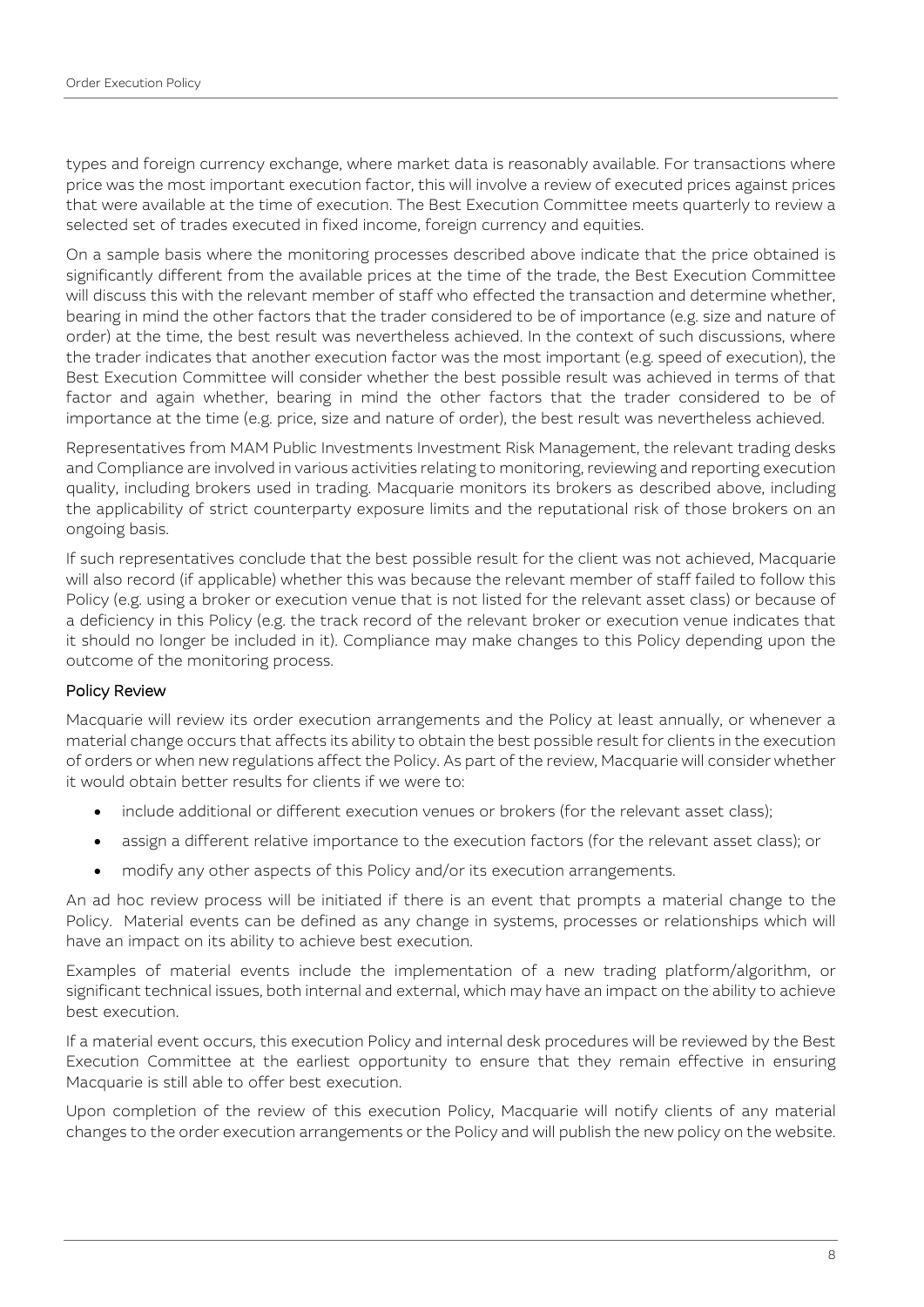#### Client directed trading

This section applies where:

- 1) Macquarie does not execute transaction for or on behalf of institutional investors on the stock exchange (in such cases the client contracts directly with the broker), or
- 2) a client has a chosen broker and Macquarie is directed to use that broker for all trading.

For 1) above Macquarie undertakes no trade or settlement function and consequently does not have any contracts with brokers. As a result, Macquarie is not able to assert that best execution occurs.

#### Trade recommendations

Clients captured by this addendum, have chosen their own brokers. The Portfolio Managers use the services of the different brokers chosen by the clients for trading the selected stocks. The Best Execution Committee performs regular controls on the brokers' performance and fees. During these controls it is the responsibility of the Best Execution Committee to perform a comparison between brokers on active trades where instructions are similar. It is also the responsibility of the Best Execution Committee to confirm with the broker used, that it is offering the client the best broking fee arrangements in place for similar services.

#### Best execution

Where Macquarie has no discretion with respect to the direction of the brokerage transactions (because the client has directed the use of a specific broker or if Macquarie is merely providing a model portfolio and not trading on a client's behalf), Macquarie shall have no obligation to determine whether complying with the direction affords best execution. It will, however, seek to monitor the broker's implementation as outlined above.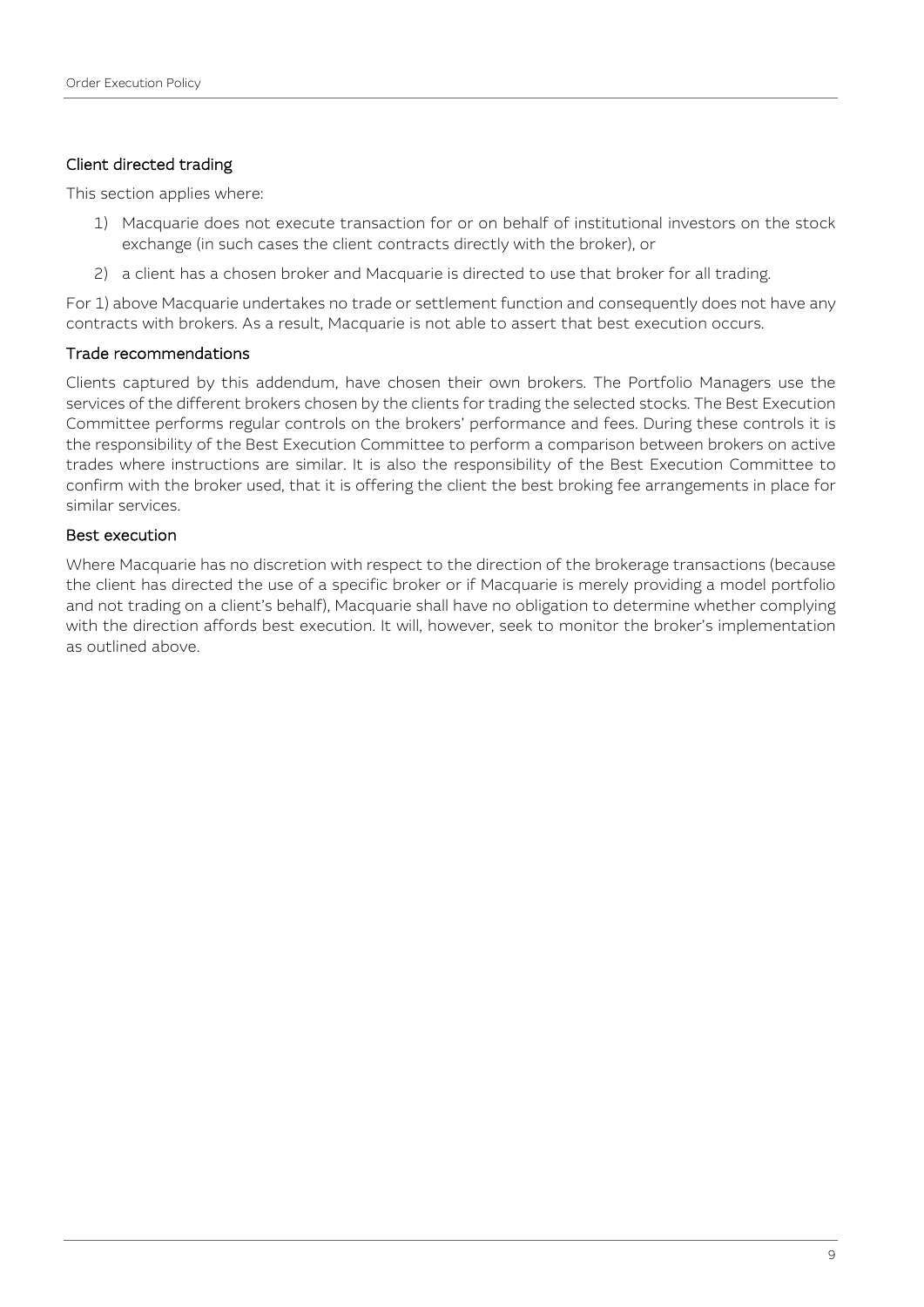# Appendix 1: Execution Venues and Brokers for all Asset Classes

When taking all sufficient steps to obtain the best possible results for its clients, Macquarie applies different execution methodologies depending on the relevant asset class. This section describes the policies and factors considered generally and for each asset class and the process for determining the relative importance that it places on the various applicable execution factors when it executes or arranges transactions in financial instruments for clients. In relation to all asset classes, Macquarie will take into account the total consideration (i.e., the price of the financial instrument including the costs related to execution such as its own fees, clearing and settlement fees, as well as any other fees paid to third parties involved in the execution of client orders) involved when executing or arranging transactions for clients.

The following provides a description of Macquarie's approach to executing orders across the asset classes which are relevant. Full details of the venues and brokers are set out in detail on the website at [www.macquarie.com/uk/about/disclosures/uk-and-eu-disclosures.](http://www.macquarie.com/uk/about/disclosures/uk-and-eu-disclosures) We disclose these details on our website so that we can keep this as up to date as possible across the asset classes/ subclasses. Where there are many possible venues, only those venues that Macquarie place significant reliance on are listed in our venue disclosure. Any additional venues used, but not listed in the venue disclosure on the Macquarie website, will nevertheless still have been selected in accordance with the Policy.

#### Debt instruments

This broad asset class includes government and corporate bonds, convertible and exchangeable bonds, commercial paper, asset-backed securities, mortgage-backed securities, certificates of deposit, structured debt securities and includes repo and reverse repo transactions in relation to debt instruments.

Macquarie mainly uses online, auction-type venues, such as a multilateral trading facility (MTF) (e.g. Tradeweb, Bloomberg) which are available for participation by interested parties and provide the opportunity for simultaneous, competitive bids/offers in which to effect fixed income transactions. In general, use of these venues essentially performs the price discovery function and seeks best price by initiating competition among multiple independent third parties.

However, online, auction-type venues are not available for all types of fixed income transactions and, even when available, may have limited utility. Such venues are generally believed not to be appropriate during periods of significant market volatility, or in relation to illiquid transactions or block trades. The exposure of trade data in the process of participation in an online auction venue may adversely affect the relevant market and inadvertently compromise the ability to obtain the best price available in the transaction.

For transactions that are not executed using an online, auction-type venue, in terms of establishing the best price for a particular order, Macquarie shall use reasonably available and relevant sources of price discovery, including, but not limited to, market transaction prices on the same or comparable financial instruments. Where it is necessary to transact over-the-counter, Macquarie shall transact bilaterally with the broker. In general, when Macquarie trades cash credit bonds, it uses Bloomberg chat by engaging with specific counterparties who quote prices directly on Bloomberg screens and execute the trade on the chat system. When there are multiple potential brokers for a transaction that can be contacted without implicating concerns regarding adversely affecting the relevant market and inadvertently compromising the ability to obtain the best price available in the transaction, quotes generally should be obtained from more than one broker as part of the price discovery process. For less illiquid or volatile securities,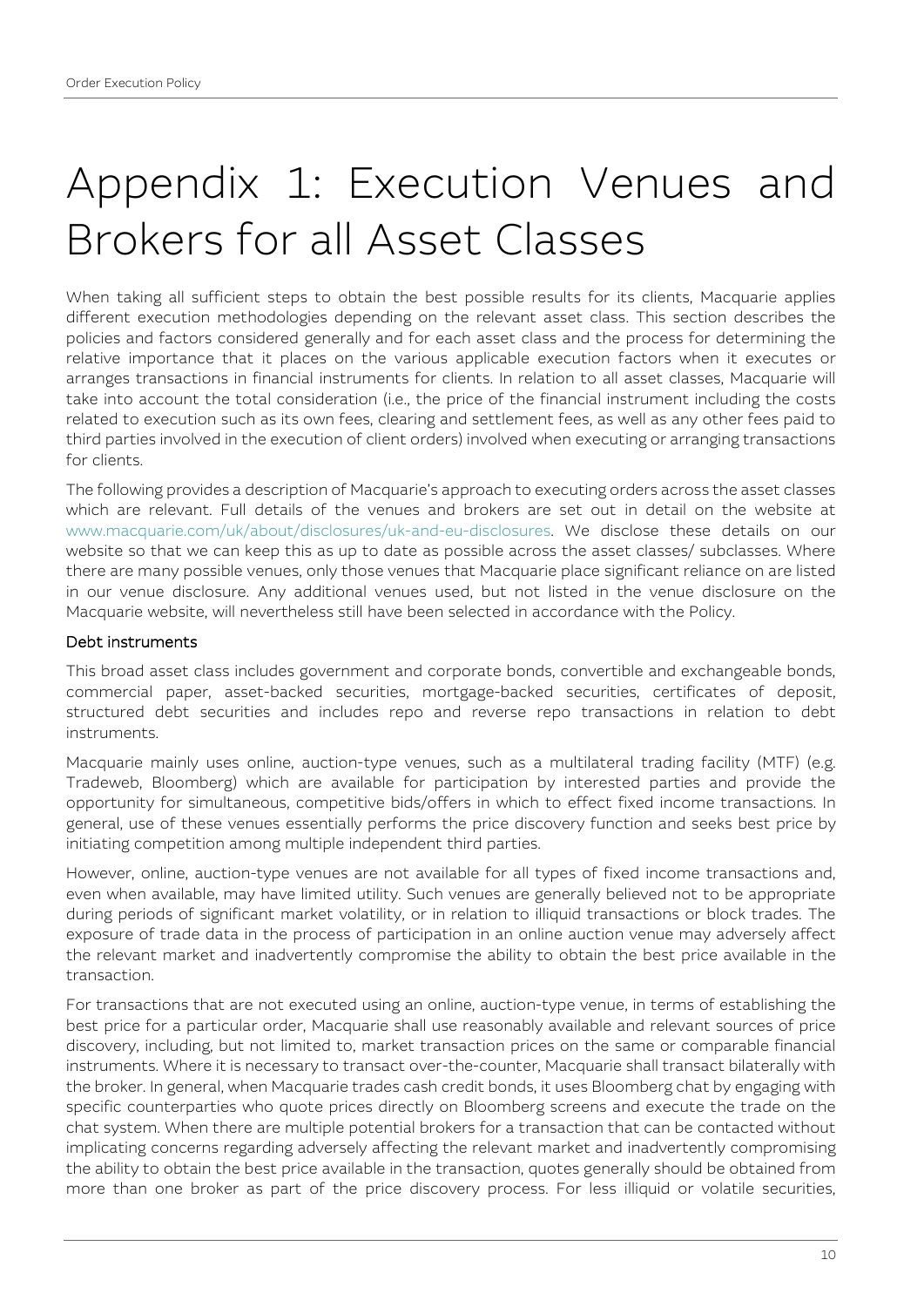considerations may vary depending on security type and prevailing market conditions. In these less liquid markets, attempting to obtain multiple quotes could have a negative impact on obtaining best execution. For certain transactions, there may be only one potential broker.

In relation to transactions in fixed income instruments, the trader will on most occasion s consider price (including costs) to be the most important execution factor. Often, Macquarie will check the available prices from more than one (if available) of the execution venues through either the telephone or via a trading system. Other execution factors may be taken into account at the discretion of the relevant trader as is appropriate for the size and nature of the relevant order.

Other execution factors which are permitted to be taken into account to reflect the size and nature of the order include: speed of execution, certainty of execution and/or market impact. In circumstances in which the speed of execution, certainty of execution and/or market impact are important execution factors, the trader is permitted to deal on the basis of the prices quoted by/available on a single execution venue.

#### Please refer to the Macquarie website at [https://www.macquarie.com/uk/about/disclosures/uk-and-eu](https://www.macquarie.com/uk/about/disclosures/uk-and-eu-disclosures)[disclosures](https://www.macquarie.com/uk/about/disclosures/uk-and-eu-disclosures) for details of the specific execution venues and brokers Macquarie uses for fixed income.

#### Interest rate derivatives

In the case of transactions involving instruments from this asset class, which include exchange -traded futures and options contracts, the selection of brokers will depend on, among other considerations, contract specifications, liquidity, the nature of the transaction, the size of the transaction, counterparty risk (including but not limited to credit risk) and perceived settlement capabilities. Macquarie only transacts futures and certain other exchange-traded derivatives through a central order book, and therefore, the price on the screen will likely be the best available price at the time of the execution. In respect of other exchange-traded derivatives transactions, Macquarie will on most occasions consider that price is the most important execution factor. Other execution factors that are permitted to be taken into account at the discretion of the relevant portfolio manager as is appropriate for the size and nature of the relevant order include market type (futures/options), broker competence with respect to the market, country of exchange and transaction type (i.e., outright or spread basis) and one or more of these other factors may displace price as the most important factor.

Where the order is to be passed to a broker for execution, Macquarie will select a broker from the then current list, which in its view has a track record of achieving the best result in terms of the relevant execution factors (taking into account the various brokers' relevant exchange memberships, geographic and product coverage).

Where the order is to be executed directly with an execution venue, Macquarie will often check prices quoted by/available on one of the execution venues listed above. However, in circumstances where Macquarie considers that speed of execution, certainty of execution and/or market impact are important execution factors, we are permitted to deal on the basis of the prices quoted by/available on a single execution venue.

Macquarie invests in OTC derivative instruments (swaps, forwards and other interest rate derivatives) to hedge against market risk or to gain exposure to an underlying asset. Such derivatives will be either standard contracts or will be structured contracts. Trading derivative contracts off -exchange will be effected by Macquarie with execution venues that act as principal under master documentation. All such transactions are effected on a request-for-quote or negotiated deal basis. Macquarie has established appropriate master documentation with the execution venues listed on its website execution venue disclosure. For transactions in OTC derivatives, Macquarie will on most occasions consider that price (including costs) is the most important factor. Often, portfolio managers will check the available prices from a number of the execution venues listed in our current execution venue list. Other execution factors that can be taken into account at the discretion of the relevant portfolio manager as is appropriate for the size and nature of the relevant order include market type (futures/options), broker competence with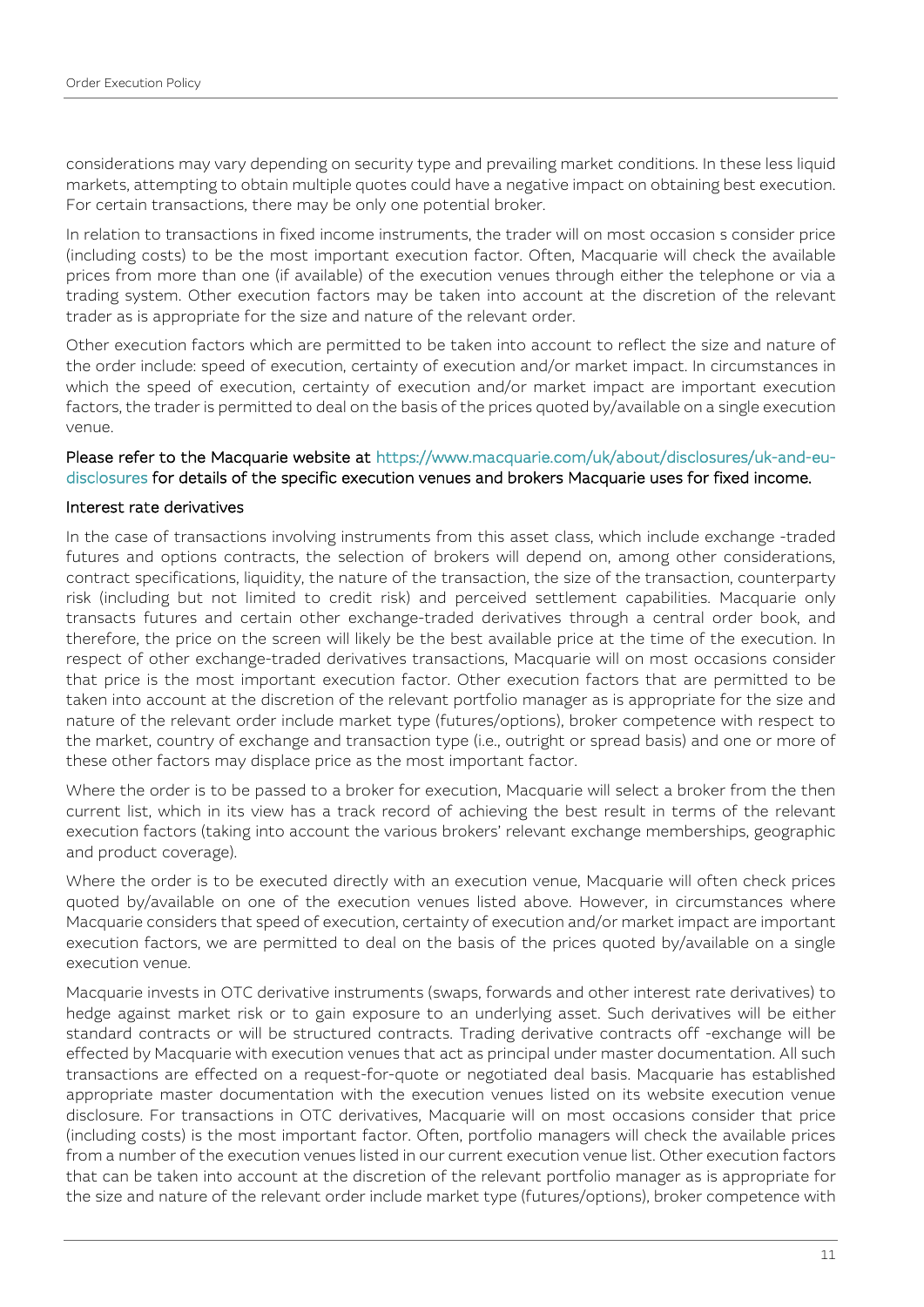respect to market, country of exchange and transaction type (i.e. outright or spread basis). In circumstances where speed of execution, certainty of execution and/or market impact are important execution factors, Macquarie is permitted to deal on the basis of the prices quoted by/available on a single Execution Venue.

#### Please refer to the Macquarie website at [https://www.macquarie.com/uk/about/disclosures/uk-and-eu](https://www.macquarie.com/uk/about/disclosures/uk-and-eu-disclosures)[disclosures](https://www.macquarie.com/uk/about/disclosures/uk-and-eu-disclosures) for details of the specific execution venues and brokers Macquarie uses for interest rate derivatives.

#### Credit derivatives

In the case of transactions involving instruments from this asset class, which include CDS, options contracts and other credit derivatives, the selection of brokers will depend on, among other considerations, contract specifications, liquidity, the nature of the transaction, the size of the transaction, counterparty risk (including but not limited to credit risk) and perceived settlement capabilities. In respect of credit derivative transactions, Macquarie will on most occasions consider that price is the most important execution factor. Other execution factors that are permitted to be taken into account at the discretion of the relevant portfolio manager as is appropriate for the size, and nature of the relevant order include market type, broker competence with respect to the market, country of exchange and transaction type and one or more of these other factors may displace price as the most important factor. Macquarie primarily aims to trade CDS on an MTF. However, in circumstances where Macquarie considers that speed/quality of execution, certainty of execution and/or market impact are important execution factors, Macquarie is permitted to trade on a single execution venue.

#### Please refer to the Macquarie website at [https://www.macquarie.com/uk/about/disclosures/uk-and-eu](https://www.macquarie.com/uk/about/disclosures/uk-and-eu-disclosures)[disclosures](https://www.macquarie.com/uk/about/disclosures/uk-and-eu-disclosures) for details of the specific execution venues and brokers Macquarie uses for credit derivatives.

#### Currency derivatives

Macquarie mainly uses online, auction-type venues, such as multilateral trading facilities (MTF) (e.g., FX Connect, Bloomberg) which are available for participation by interested parties and provide the opportunity for simultaneous, competitive bids/offers in which to effect currency transactions. In general, use of these venues essentially performs the price discovery function and seeks best price by initiating competition among multiple independent third parties.

However, online, auction-type venues may not always be the best method of execution. Such venues are generally believed not to be appropriate when a trade is time sensitive or very small. When trade is time sensitive, requesting competitive bid/offers from various brokers via online venues could worsen the quality as execution as price movement could move in an adverse way quickly. For very small trades, the benefit of requesting competitive bid/offers are not economically significant.

For transactions that are not executed using an online, auction -type venue, in terms of establishing the best price for a particular order, Macquarie will use reasonably available and relevant sources of price discovery, including, but not limited to, market transaction prices on the same or comparable financial instruments. Where it is necessary to transact over-the-counter, Macquarie will transact bilaterally with the broker. In general, when Macquarie trades FX forwards, it uses Bloomberg chat by engaging with specific counterparties who quote prices directly on Bloomberg screens and execute the trade on the chat system. When there are multiple potential brokers for a transaction that can be contacted without implicating concerns regarding adversely affecting the relevant market and inadvertently compromising the ability to obtain the best price available in the transaction, quotes generally should be obtained from more than one broker as part of the price discovery process.

In relation to transactions in currency instruments, the trader will on most occasions consider price (including costs) to be the most important execution factor. Other execution factors may be taken into account at the discretion of the relevant trader include: Creditworthiness, speed of execution, clearance and settlement capability for the currencies involved.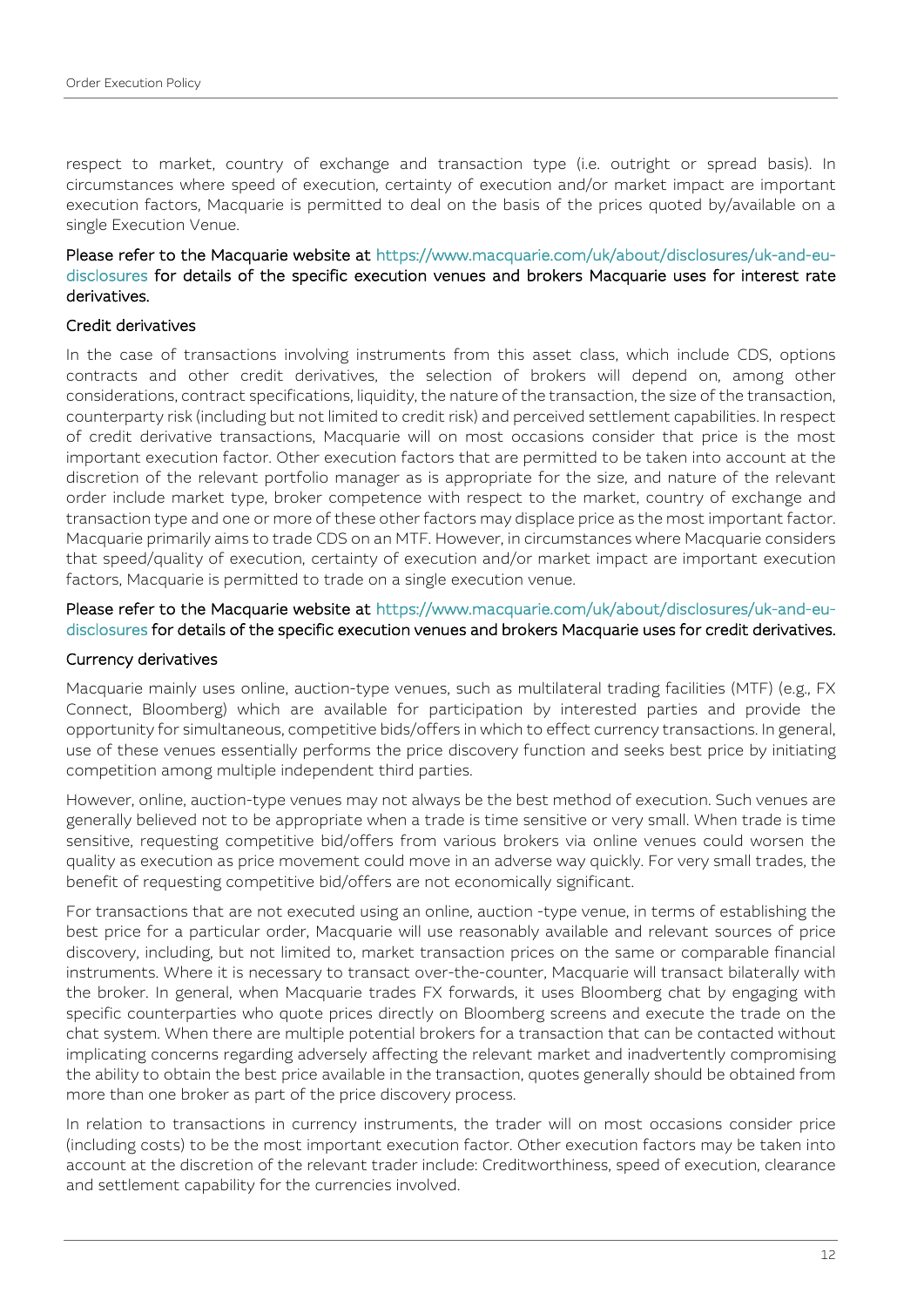In circumstances in which the speed of execution, certainty of execution and/or market impact are important execution factors, the trader is permitted to deal on the basis of the prices quoted by/available on a single execution venue.

Macquarie invests in OTC derivative instruments (swaps, forwards, and other currency derivatives) to hedge against market risk or to gain exposure to an underlying asset. Such derivatives will be either standard or structured contracts. Trading derivative contracts off-exchange will be effected by Macquarie with execution venues that act as principal under master documentation. All such transactions are effected on a request -for- quote or negotiated deal basis. Macquarie has established appropriate master documentation with the execution venues in its execution venue list disclosed on its website. For transactions in OTC derivatives, Macquarie will on most occasions consider that price (including costs) is the most important factor. Often, portfolio managers will check the available prices from a number of the execution venues included in the list. Other execution factors that can be taken into account at the discretion of the relevant portfolio manager as is appropriate for the size and nature of the relevant order include market type (futures/options), broker competence with respect to market, country of exchange and transaction type (i.e., outright or spread basis). In circumstances where speed of execution, certainty of execution and/or market impact are important execution factors, Macquarie is permitted to deal on the basis of the prices quoted by/available on a single Execution Venue. In certain circumstances, transactions may be initiated by the execution venue rather than by Macquarie. In these circumstances, particularly where speed of execution, certainty of execution or market impact are perceived to be important execution factors, it will not always be desirable to check the available price against alternative sources and the portfolio manager is permitted to deal with the execution venue that has approached it.